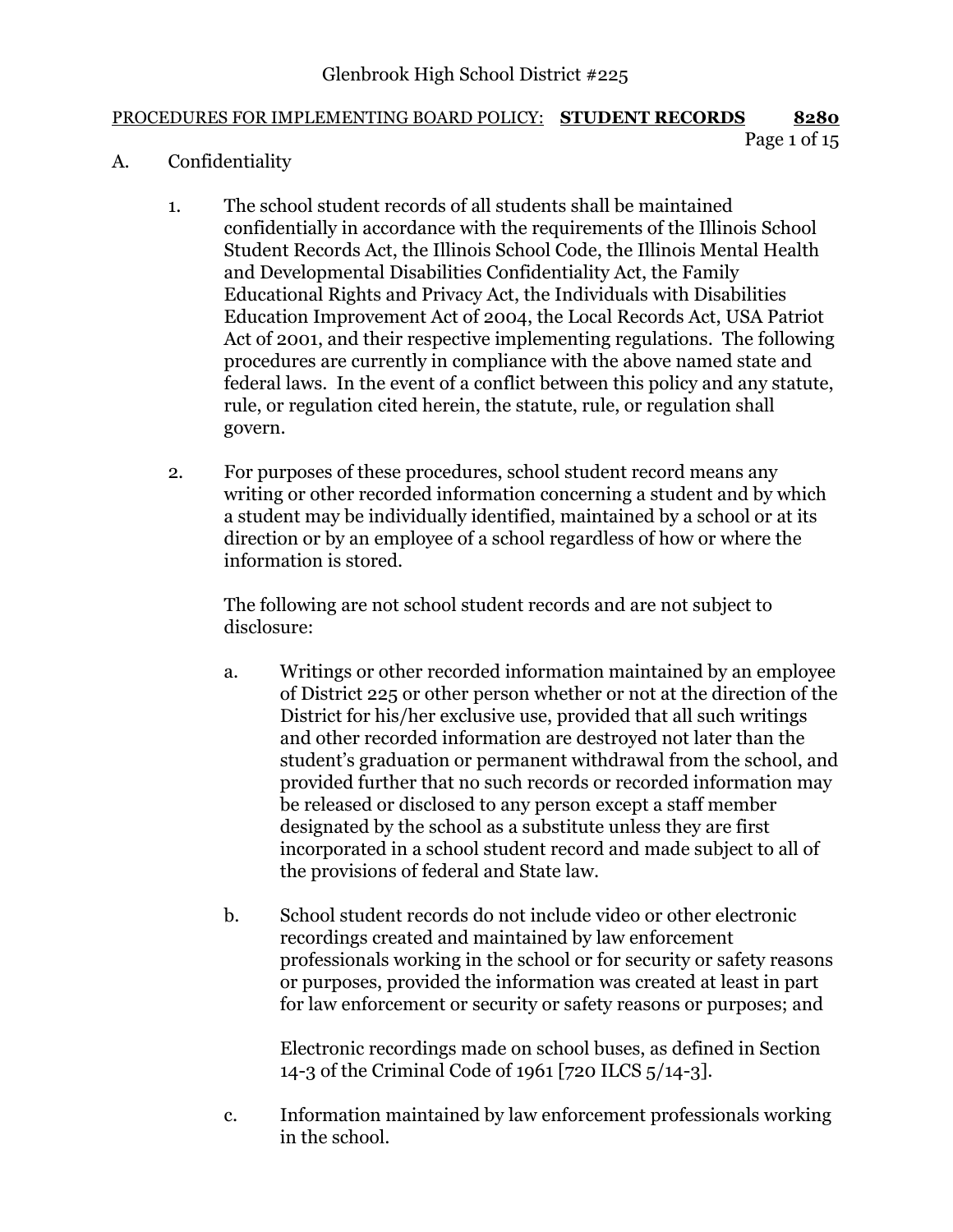- d. Any information, either written or oral, received pursuant to Section 22-20 of the School Code (105 ILCS 5/22-20] and Sections 1-7 and 5-905 of the Juvenile Court Act of 1987 [705 ILCS 405/1-7 and 5-905].
- 3. The assistant principal for student services shall serve as the Official Records Custodian and will take all reasonable measures to comply with the confidentiality requirements of the Illinois School Code, the Illinois School Student Records Act, the Illinois Mental Health and Developmental Disabilities Confidentiality Act, the Family Educational Rights and Privacy Act, the Individuals with Disabilities Education Act, the Local Records Act, and their respective implementing regulations.
- 4. As Official Records Custodian, the assistant principal for student services shall assume responsibility for the following:
	- a. Separate permanent and temporary records of a student;
	- b. Respond to any request for inspection and review of school student records, including a request for a copy of school student records, within 15 school days;
	- c. Respond to any request for an explanation or interpretation of a school student record;
	- d. Respond to any request to amend or destroy a school student record;
	- e. Respond to any request to disclose or release personally identifiable information and/or school student records;
	- f. Keep a record of parties obtaining access to school student records including the name of the party, the date access took place, and the purpose of the authorized use.
	- g. Maintain, for public inspection, a current listing of the names and positions of the employees who may have access to personally identifiable information;
	- h. Provide upon request from the parent(s)/guardian(s), a list of the types and locations of school student records collected, maintained, or used by the District; and
	- i. Take all reasonable measures to protect the confidentiality of personally identifiable information at collection, storage, disclosure, and destruction stages of maintenance of school student records;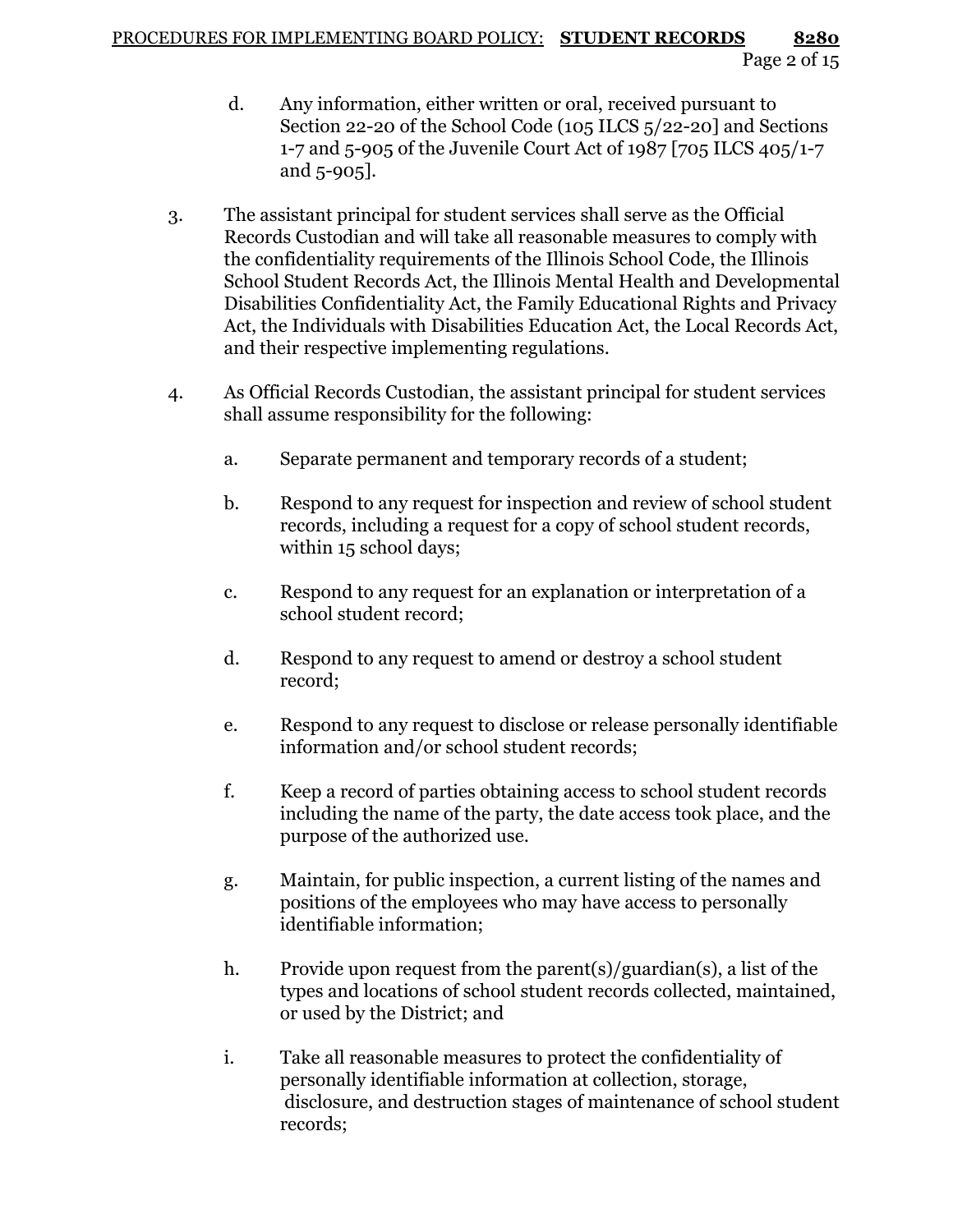- j. The Official Records Custodian shall review the terms of any court order requiring the disclosure of student records issued pursuant to the USA Patriot Act of 2001, P.L. 107-56, and determine whether such order permits or prohibits notice to the parent(s)/guardian(s) as otherwise required in Section C.2.e below, and determine whether such order permits or prohibits the Official Records Custodian from following the record keeping requirements of Section A.4.f. above;
- k. Ensure that student record information is not disclosed pursuant to a subpoena, but only pursuant to a court order signed by a judge;
- l. Review student temporary records at least every four years, or upon a student's change in attendance center, whichever occurs first, to verify entries and to eliminate or correct out-of- date, inaccurate or irrelevant information;
- m. Upon written request from the official records custodian of another school in which the student has enrolled or intends to enroll, and with prior written notice to the parent(s)/guardian(s), transfer a copy of records of students transferring to another school district and retain the original records;
- n. When notified by the Department of Children and Family Services (DCFS), purge DCFS' final finding report from a student's record and return the report to DCFS. If the Official Records Custodian has transferred a copy of the DCFS report to another school as part of a transfer of the student's records, the Official Records Custodian shall forward a copy of the DCFS request to the receiving school district.
- 5. The Assistant Principal for Student Services may delegate any of these duties to an appropriate staff member. Each school principal or designee shall take all action necessary to assure that each person collecting or using personally identifiable information receives training or instruction regarding the policies and procedures governing confidentiality of personally identifiable information.
- 6. All rights and privileges accorded to a person under these procedures and the Student Records policy shall become exclusively those of the student upon his or her 18<sup>th</sup> birthday, graduation from secondary school, marriage, or entry into military services, whichever occurs first. Such rights and privileges may also be exercised by the student at any time with respect to the student's permanent school record.
- 7. District 225 will notify the parent(s)/guardian(s) of their rights under federal and State law.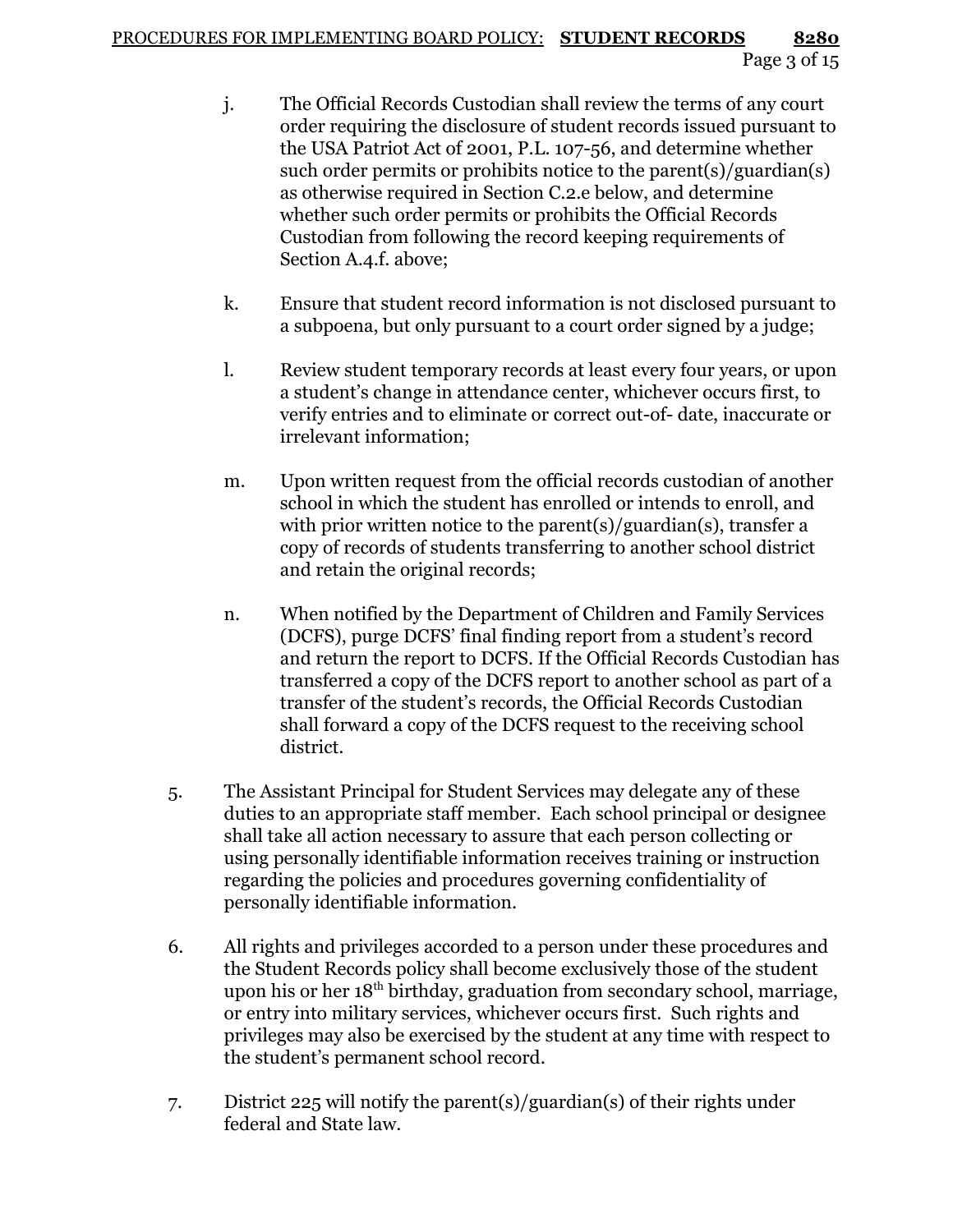- a. The school will annually notify the parent(s)/guardian(s) of their rights with respect to school student records, including the following:
	- (1) The types and location of information contained in the permanent and temporary school student records;
	- (2) The right and procedures for inspecting and copying permanent and temporary school student records and the cost of copying such records;
	- (3) The right to control access to and release of school student records and the right to request a copy of information released;
	- (4) The rights and procedures for challenging and/or amending the contents of school student records that may be inaccurate, misleading or improper;
	- (5) The persons, agencies or organizations having access to the school student records without parental consent;
	- (6) The right to copy any school student record or information contained therein which is proposed to be destroyed or deleted and the school's schedule for reviewing and destroying such information;
	- (7) The categories of information the school has designated as "directory information" and the right of the parent(s)/guardian(s) to prohibit the release of such information;
	- (8) That no person may condition the granting or withholding of any right, privilege or benefit or make as a condition of employment, credit or insurance the securing by any individual of any information from a student's temporary record which such individual may obtain through the exercise of any right secured under the Illinois School Student Records Act;
	- (9) The right to inspect and challenge the information contained in the student record, other than academic grades and references to expulsions and out-of-school suspensions, prior to transfer of the records to another school district, in the event of a student's transfer to another school district;
	- (10) The right to opt out of the disclosure of students' names, addresses and telephone listings to military recruiters and institutions of higher learning;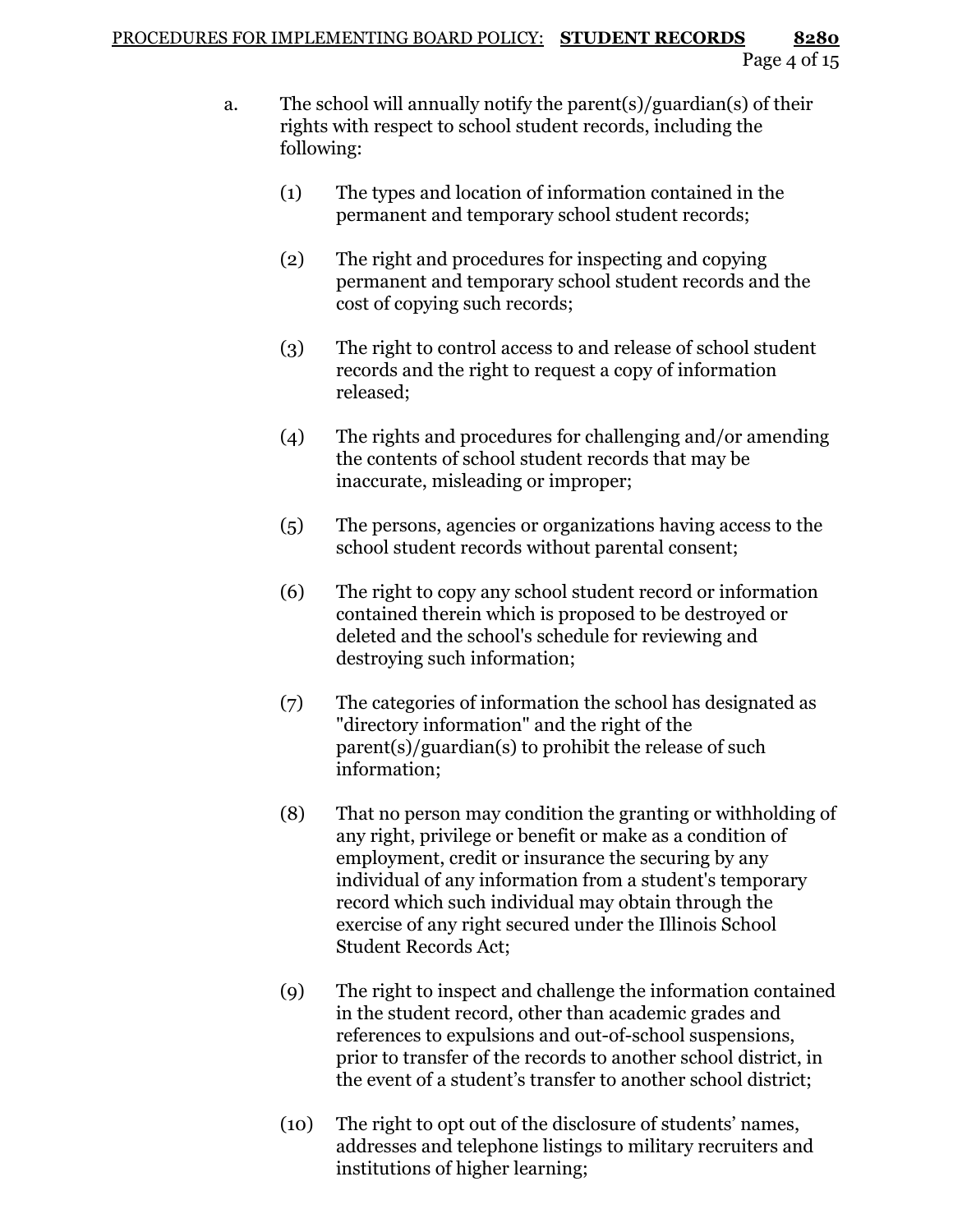- (11) Upon a student's graduation, transfer or permanent withdrawal from school, the destruction schedule for the student's permanent or temporary school student records and of their right to request a copy of such records prior to their destruction; and
- (12) The right to file a complaint with the Department of Education regarding alleged failures by the educational agency or institution to comply with Family Educational Rights and Privacy Act and/or its regulations.
- b. Notice will be delivered by the means most likely to reach the parent(s)/guardian(s), including direct mail, parent-teacher conferences, delivery by the student to the parent, or incorporated in a "parent-student" handbook or other informational brochure for student(s) and parent(s)/guardian(s) disseminated by the school.
- c. All notifications shall be given in a manner that is accessible to parents with disabilities. Notifications to parents of students with limited English-speaking ability shall be given in English and in the student's primary language.
- B. Inspection and Review of School Student Records
	- 1. District 225 shall permit parent(s)/guardian(s) and any other authorized persons the opportunity to inspect, review, and copy all school student records.
	- 2. The Official Records Custodian shall respond to and grant any written request to inspect and to copy school student records to a parent(s)/guardian(s) or authorized representative within 10 business days after the date of receipt of such written request by the Assistant Principal for Student Services. The time for response may be extended by the District for up to 5 additional business days for any of the following reasons:
		- a. the requested records are stored in whole or in part at other locations than the office having charge of the requested records;
		- b. the request requires the collection of a substantial number of specified records;
		- c. the request is couched in categorical terms and requires an extensive search for the records responsive to it;
		- d. the requested records have not been located in the course of routine search and additional efforts are being made to locate them;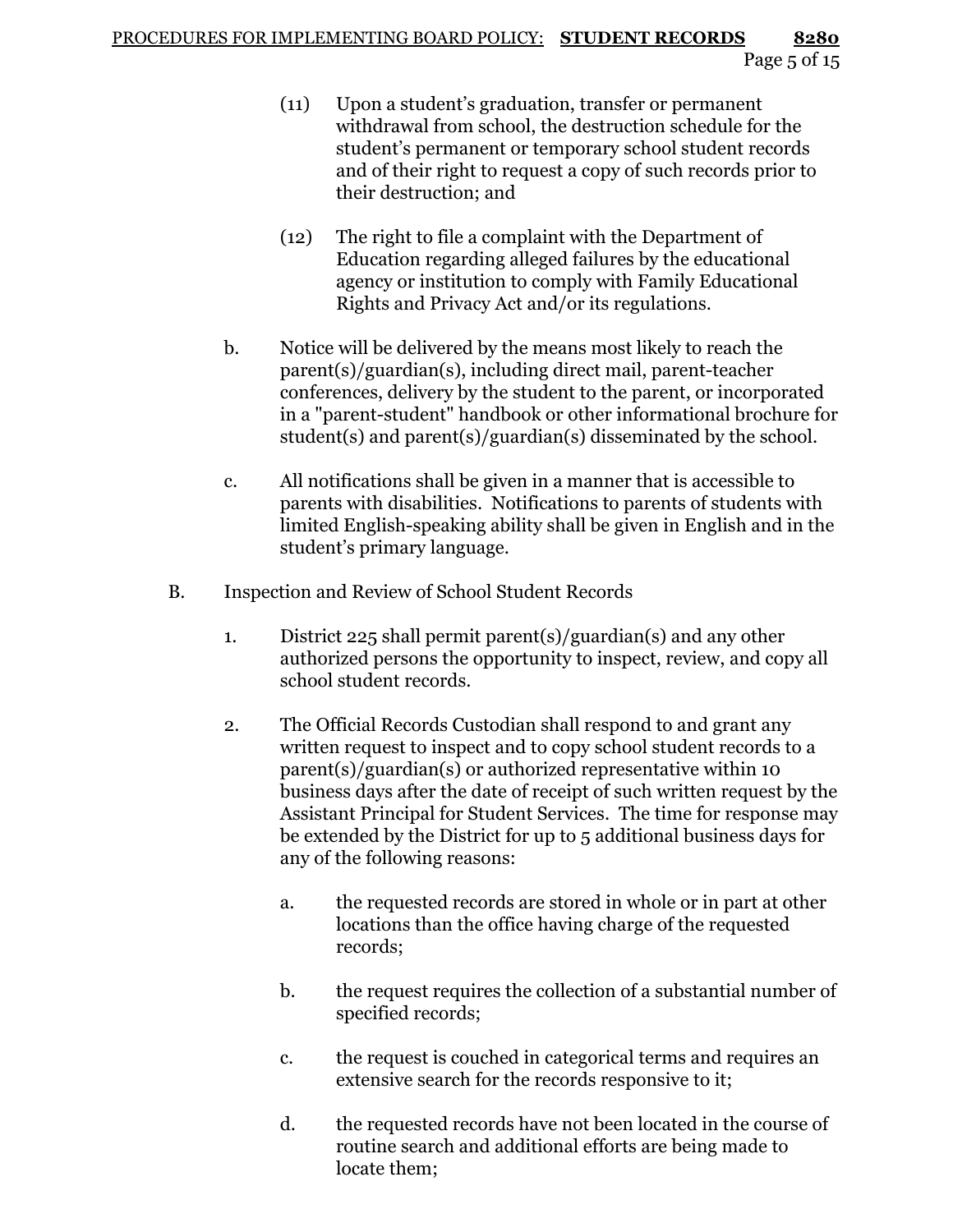- e. the request for records cannot be complied with by the District within the original 10 business day time limit without unduly burdening or interfering with the operations of the District; or
- f. there is a need for consultation, which shall be conducted with all practicable speed, with another public body or school district or among 2 or more components of a public body or school district having a substantial interest in the determination or in the subject matter of the request.

The person making the request and the District may agree in writing to further extend the time for compliance for a period to be determined by the parties.

- 3. The District may charge a reasonable fee for copies of records, however, a fee shall not be charged when the Official Records Custodian determines that a parent(s)/guardian(s) is unable to bear the cost of such copying.
- C. Release of Personally Identifiable Information
	- 1. District 225 shall obtain written parental consent before permitting personally identifiable information to be released or used except as otherwise authorized by law.
	- 2. District 225 may not release, transfer, disclose or otherwise disseminate information maintained in the school student records except as follows and as provided by law:
		- a. To a parent(s)/guardian(s) or student or person specifically designated as a representative by a parent; or
		- b. To an employee or official of the school or State Board of Education with current demonstrable educational or administrative interest in the student, in furtherance of such interest.
		- c. To the official Records Custodian of another school within Illinois or an official with similar responsibilities of a school outside Illinois in which the student has enrolled, or intends to enroll, upon the written request of such official or student.
		- d. To any person for the purpose of research, statistical reporting or planning, provided that no student or parent(s)/guardian(s) can be identified from the information released and the person to whom the information is released signs an affidavit agreeing to comply with all applicable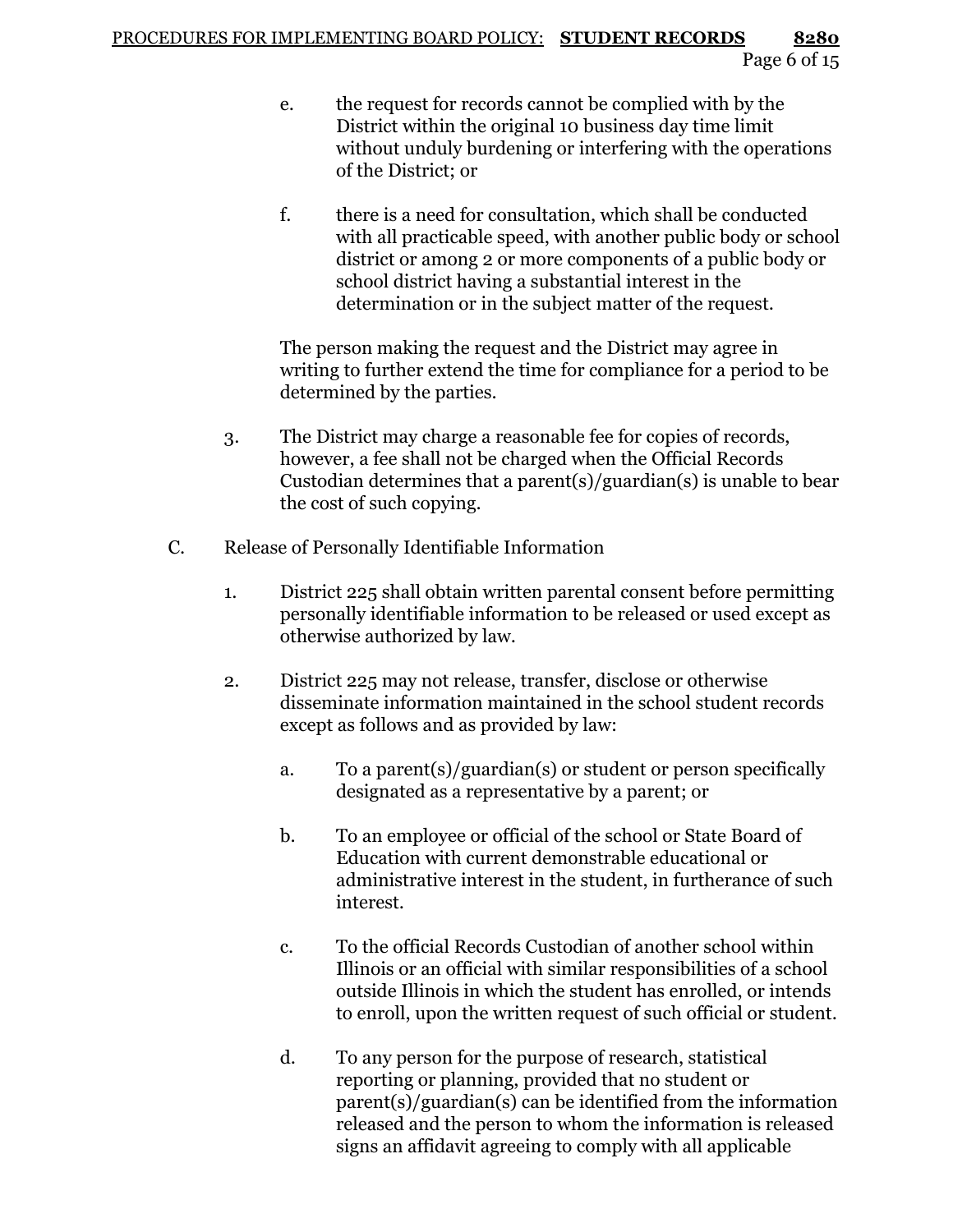statutes and rules pertaining to school student records, and with this policy and procedures.

- e. Pursuant to a court order, provided that the parent(s)/guardian(s) shall be given prompt written notice upon receipt of such order of the terms of the order, the nature and substance of the information proposed to be released in compliance with such order, and an opportunity to inspect and copy the school student records and to challenge their contents. If the parents of a student are named in the court order, however, the parents shall be deemed to have received the required notice. The District will respond to the order no earlier than five school days after receiving it to allow the parents the opportunity to review, inspect and challenge the records.
- f. To any person as specifically required by state or federal law.
- g. To juvenile authorities when necessary for the discharge of their official duties who request information prior to adjudication of the student and who certify in writing that the information will not be disclosed to any other party except as provided under law or order of the court. For purposes of this Section, a juvenile authority means:
	- (1) A judge of the circuit court and members of the staff of the court designated by the judge;
	- (2) Parties to the proceedings under the Juvenile Court Act of 1987 (705 ILCS 405/), and their attorneys;
	- (3) Probation officers and court-appointed advocates for the juvenile authorized by the judge hearing the case;
	- (4) Any individual, public or private agency having custody of the student pursuant to court order;
	- (5) Any individual, public or private agency providing education, medical or mental health service to the student when the requested information is needed to determine the appropriate service or treatment for the minor;
	- (6) Any potential placement provider when such release is authorized by the court for the limited purpose of determining the appropriateness of the potential placement;
	- (7) Law enforcement officers and prosecutors;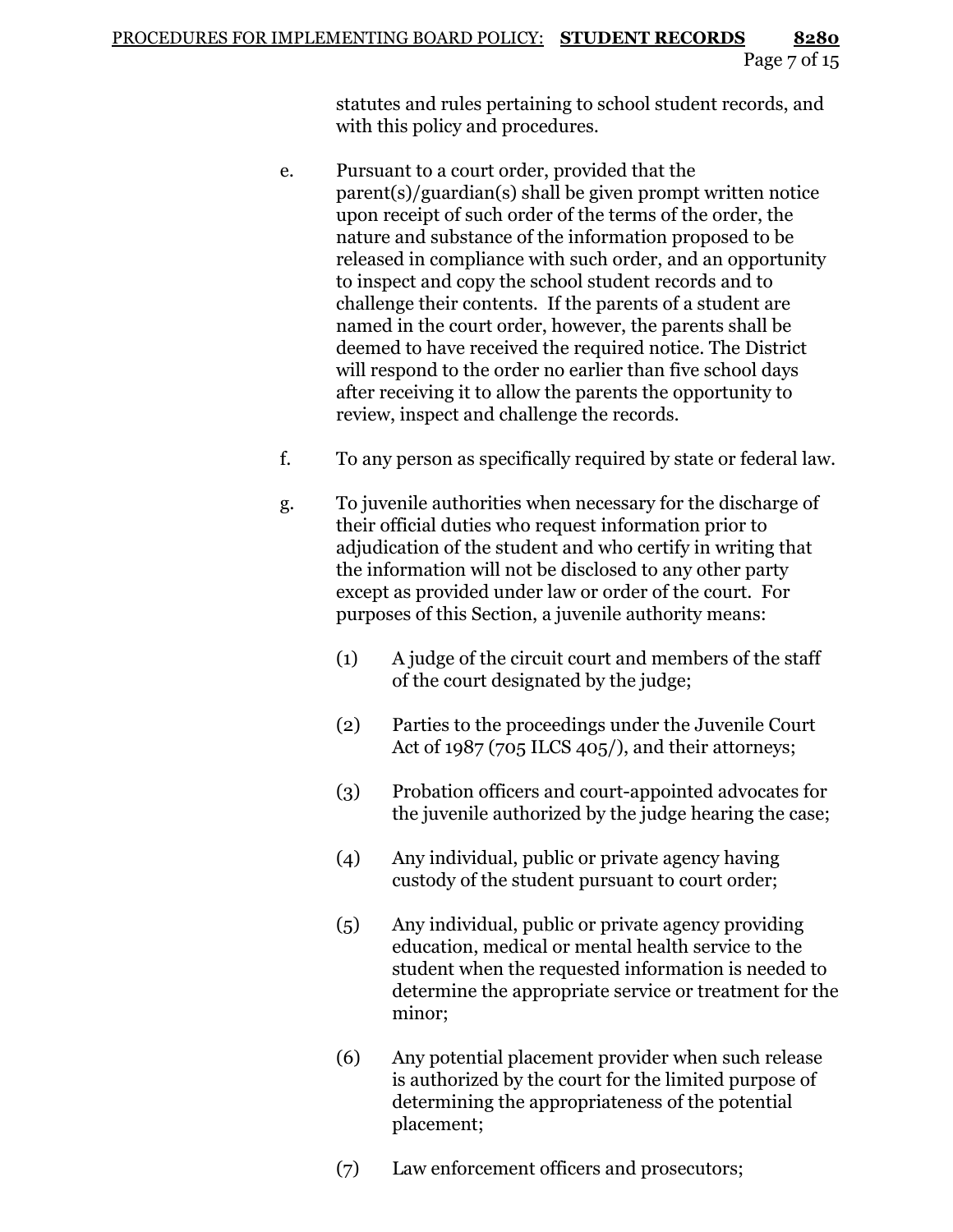- (8) Adult and juvenile prisoner review boards;
- (9) Exclusively authorized military personnel; and
- (10) Individuals authorized by court.
- h. Subject to regulations of the State Board, in connection with an emergency, to appropriate persons if the knowledge of such information is necessary to protect the health or safety of the student or other persons.
- i. Military recruiters and institutions of higher learning will be granted access to students' names, addresses, and telephone listings, unless an objection is made by the student's parent(s)/guardian(s) through the District's opt-out procedure.
- j. The District will comply with an *ex parte* court order requiring it to permit the U.S. Attorney General or designee to have access to a student's school records without notice to, or the consent of the student's parent(s)/guardian(s), pursuant to the USA Patriot Act of 2001.
- k. To any person, with the prior specific-dated written consent of the parent(s)/guardian(s) designating the person to whom the records may be released, provided that at the time any such consent is requested or obtained, the parent(s)/guardian(s) shall be advised in writing that he/she/they has the right to inspect and copy such records, to challenge their contents, and to limit any such consent to designated records or designated portions of the information contained therein, as provided by law and as described herein.
- l. Directory information may be released to anyone as permitted by law unless a parent requests in writing that any or all such information shall not be released on his or her student. Directory information shall be limited to:
	- (1) Identifying information such as student's name, address, gender, grade level, date and place of birth, and parents' names and mailing addresses;
	- (2) Photographs, videos, or digital images used for informational or news-related purposes (whether by a media outlet or by the school) of a student participating in school or school-sponsored activities, organizations, and athletics that have appeared in school publications, such as yearbooks, newspapers,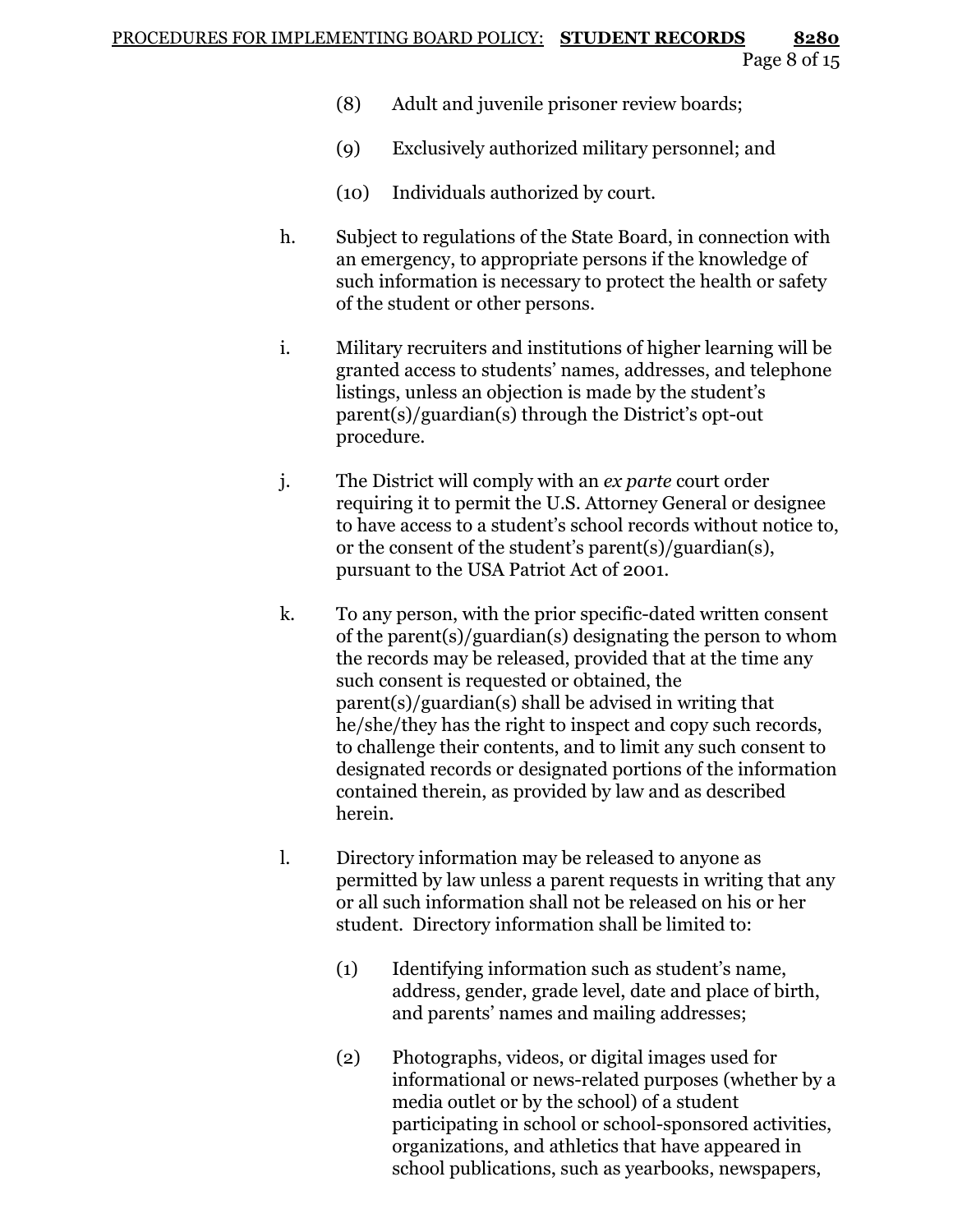or sporting or fine arts programs, except that:

- a. No photograph highlighting individual faces shall be used for commercial purposes, including solicitation, advertising, promotion or fundraising without the prior, specific, dated and written consent of the parent or student, as applicable (see  $765$  ILCS  $1075/30$ ); and
- b. No image on a school security video recording shall be designated as directory information;
- (3) Academic awards, degrees, and honors;
- (4) Information in relation to school-sponsored activities, organizations and athletics;
- (5) Major field of study; and
- (6) Period of attendance in the school.

No student Social Security Number (SSN) or student identification (ID) or unique student identifier may be designated as directory information.

- m. Receipt of a subpoena shall not be treated as a court order, but shall require the Official Records Custodian to report receipt of the same to the Superintendent and parent or guardian. Student records will not be produced pursuant to a subpoena.
- 3. Copies of records transmitted to the School District from another school district (the "sending school district") from which the student has transferred may be transferred back to the sending school district without parental or student notice and consent.
- D. Transfer of Records

District 225 shall forward, within 10 days of receipt of notice of the student's transfer to any other private or public elementary or secondary school located in this or any other state, a copy of the unofficial record of the student's grades to the school to which the student is transferring. The District at the same time shall forward to the school to which the student is transferring the remainder of the student's school student records and a Certification of Good Standing form. "In good standing" means that the student's medical records are up-to-date and complete and the student is not currently being disciplined by a suspension or expulsion.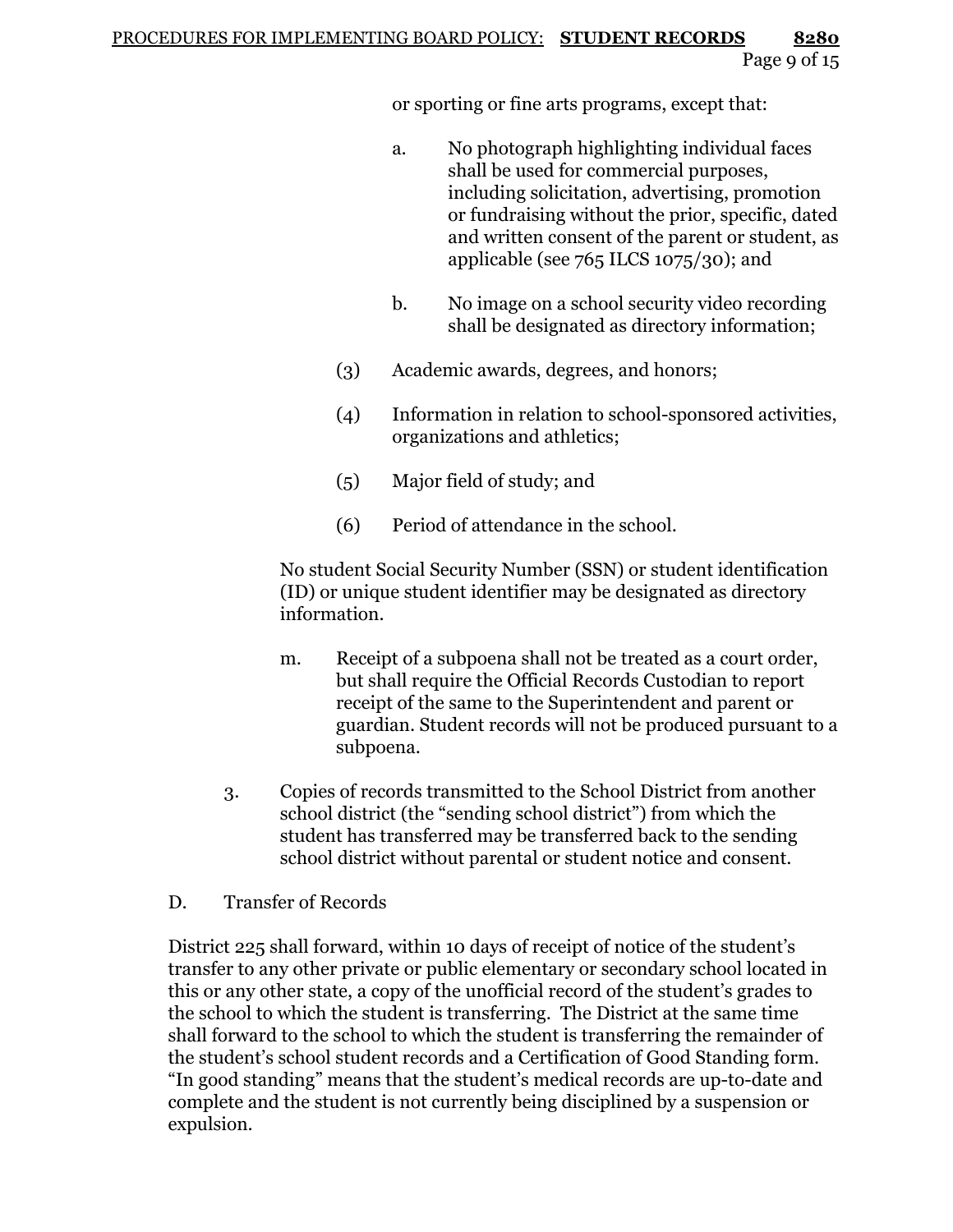- 1. Prior written notice must be provided to the parent(s)/guardian(s) regarding the nature and substance of the information being released/transferred and shall advise the parent(s)/guardian(s) of their right to inspect, copy and challenge the records being transferred.
- 2. Biometric information (e.g. fingerprints, handprints, retina patterns, voice waves, etc.) collected pursuant to School District policy, if any, shall not be transferred to another school district in which the student has enrolled and shall be destroyed as provided in Section 10-20.40 of the School Code as applicable.
- 3. The District shall maintain the transferring student's temporary records for a period of not less than 5 years. The transferring student's temporary records will be destroyed not later than July 1 after the end of the fifth year after the student's transfer. The District shall maintain for 60 years the transferring student's permanent record.
- 4. Upon transfer, graduation or permanent withdrawal from the District, psychological evaluations, special education files and other information contained in the student temporary records which may be of continued assistance to the student may, after 5 years, be transferred to the custody of the parent(s)/guardian(s). District 225 shall explain to the parent(s)/guardian(s) the future usefulness of these records.
- E. Challenges to School Student Records
	- 1. A parent(s)/guardian(s) may challenge the accuracy, relevance, or propriety of any entry in the student's records. If the challenge is made at the time the records are to be forwarded to another school to which the student is transferring, the parent(s)/guardian(s) may not challenge academic grades or references to expulsion or out of school suspensions.
	- 2. The request for a hearing must be submitted in writing and contain notice of the specific entry or entries being challenged and the basis of the challenge.
	- 3. The school principal, or principal's designee, upon receiving a written request from a parent(s)/guardian(s), shall hold an informal conference with the parent(s)/guardian(s) within 15 school days from the date of receipt of the request. The school principal, or principal's designee, will amend or delete information he or she determines to be inaccurate, irrelevant or improper. If the school principal, or principal's designee, refuses to amend the information, he or she shall inform the parent(s)/guardian(s) of the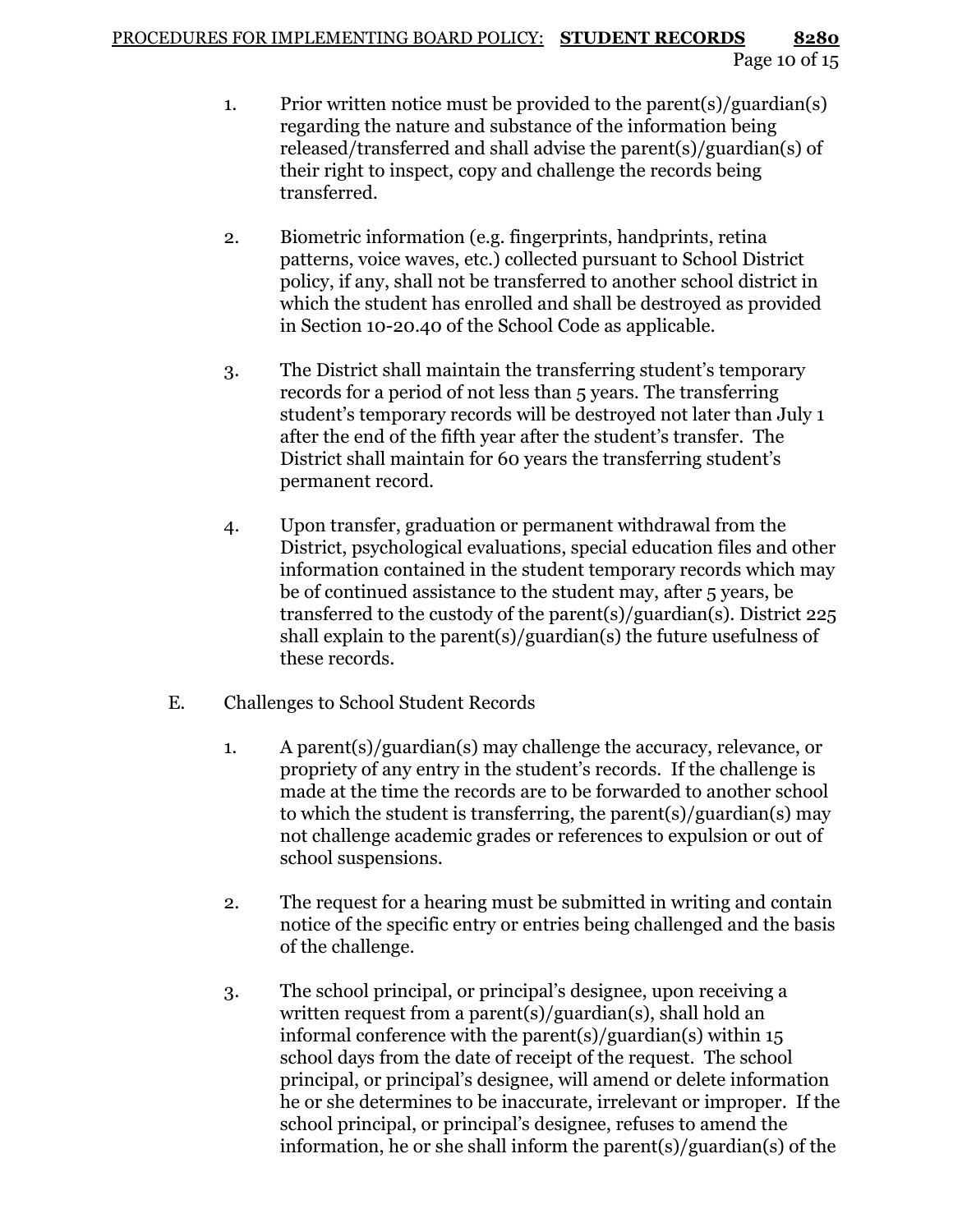refusal and advise the parent(s)/guardian(s) of his/her right to proceed with a hearing.

- 4. If the dispute is not resolved by the informal conference, formal procedures shall be initiated:
	- a. A hearing officer, who shall not be employed in the attendance center where the student is enrolled, shall be appointed by the District.
	- b. The hearing officer shall conduct a hearing within a reasonable time, but no later than 15 days after the informal conference, unless the parent(s)/guardian(s) and school officials agree upon an extension of time. The hearing officer shall notify the parent(s)/guardian(s) and the school officials of the time and place of the hearing.
	- c. A verbatim record of the hearing shall be made by a recording or a court reporter.
	- d. At the hearing, each party shall have the right to (1) present evidence and to call witnesses, (2) cross-examine witnesses, (3) counsel, (4) a written statement of any decision and reasons therefore; and (5) appeal an adverse decision of the hearing officer to the Regional Superintendent as provided by law.
- 5. The written decision of the hearing officer shall, no later than 10 days after the conclusion of the hearing, be transmitted to the parent(s)/guardian(s) and the District. It shall be based solely on the information presented at the hearing and shall be one of the following:
	- a. To retain the challenged contents of the student record;
	- b. To remove the challenged contents of the student record; or
	- c. To change, clarify or add to the challenged contents of the student record.
- 6. Any party shall have the right to appeal the decision of the local hearing officer to the Regional Superintendent, or Intermediate Service Center ("ISC") if the Office of Regional Superintendent has been abolished, within 20 school days after such decision is transmitted. If the parent(s)/guardian(s) appeals, the parent(s)/guardian(s) shall so inform the school and within 10 school days, the District shall forward a transcript of the hearing, a copy of the record entry in question and any other pertinent materials to the Regional Superintendent/ISC. The District may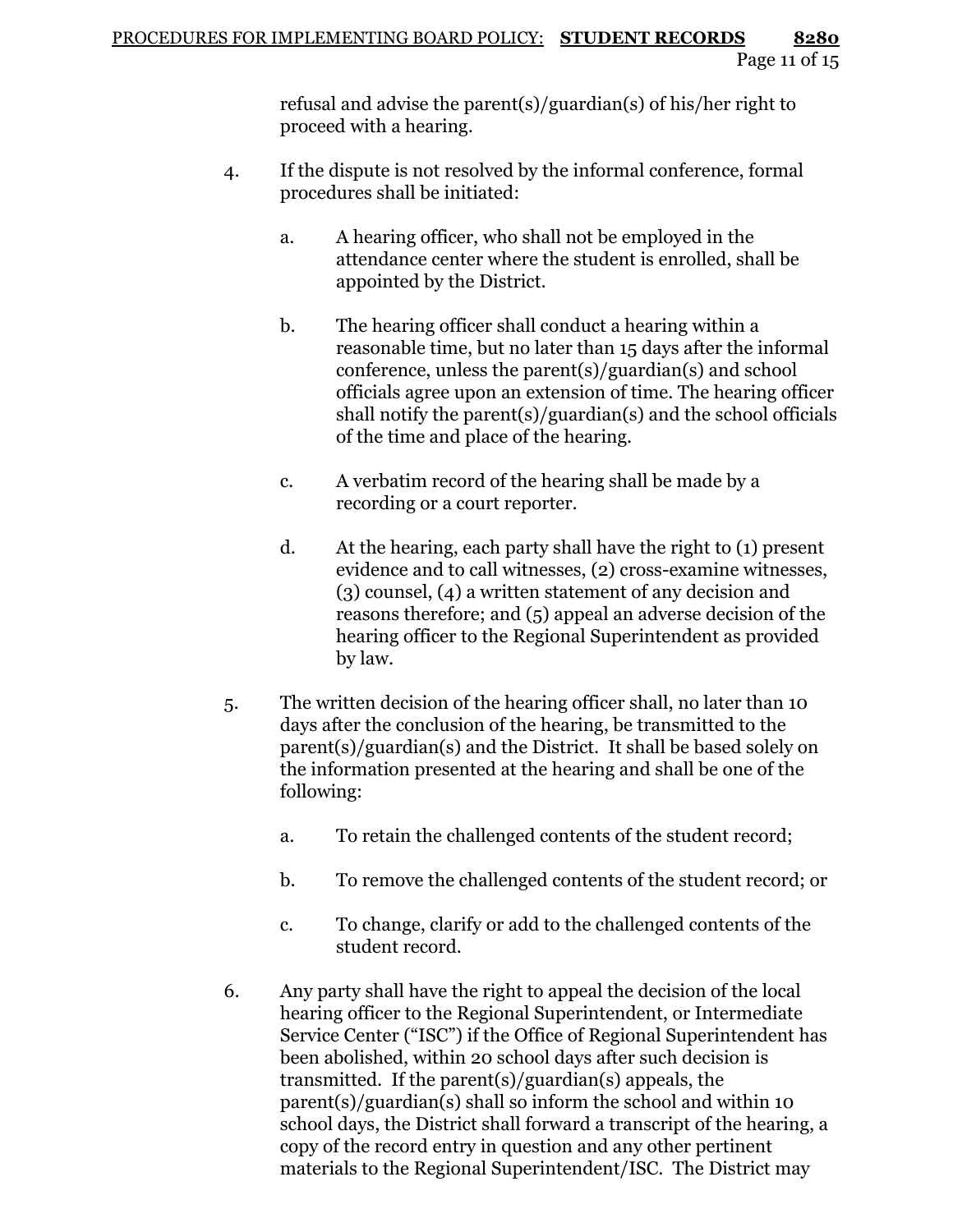initiate an appeal by the same procedures. Upon receipt of such documents, the Regional Superintendent/ISC shall examine the documents and record to determine whether the District's proposed action in regard to the student's record is in compliance with the Illinois School Student Records Act, make findings and issue a written decision to the parent(s)/guardian(s) and the District within 20 school days of the receipt of the appeal documents. If the subject of the appeal involves the accuracy, relevance, or propriety of any entry in special education records, the Regional Superintendent/ISC should seek advice from special education personnel:

- a. Who were not authors of the entry; and
- b. Whose special education skills are relevant to the subject(s) of the entry in question.
- 7. District 225 shall implement the decision of the Regional Superintendent/ISC.
- 8. If, as a result of the appeal process, it is determined that the information is inaccurate, irrelevant, or improper , District 225 shall amend the information and inform the parent(s)/guardian(s) in writing.
- 9. If, as a result of the appeal process, it is determined that the information is not inaccurate, irrelevant, or improper , District 225 shall inform the parent(s)/guardian(s) of his/her right to place in the student's record a statement of reasonable length setting forth his/her position on any disputed information contained in the record.
- 10. The District shall ensure that a statement placed in an education record as described above:
	- a. Is maintained by District 225 as part of the record of the student as long as the record or contested portion is maintained by the District; and
	- b. Is disclosed by District 225 to any party to whom the records of the student are disclosed.
- F. Former Student Requests for Name Change to Records

Requests by former students to change their name on school records will be considered on a case-by-case basis, based on the following:

a. Changes will be made only to academic transcripts and diplomas;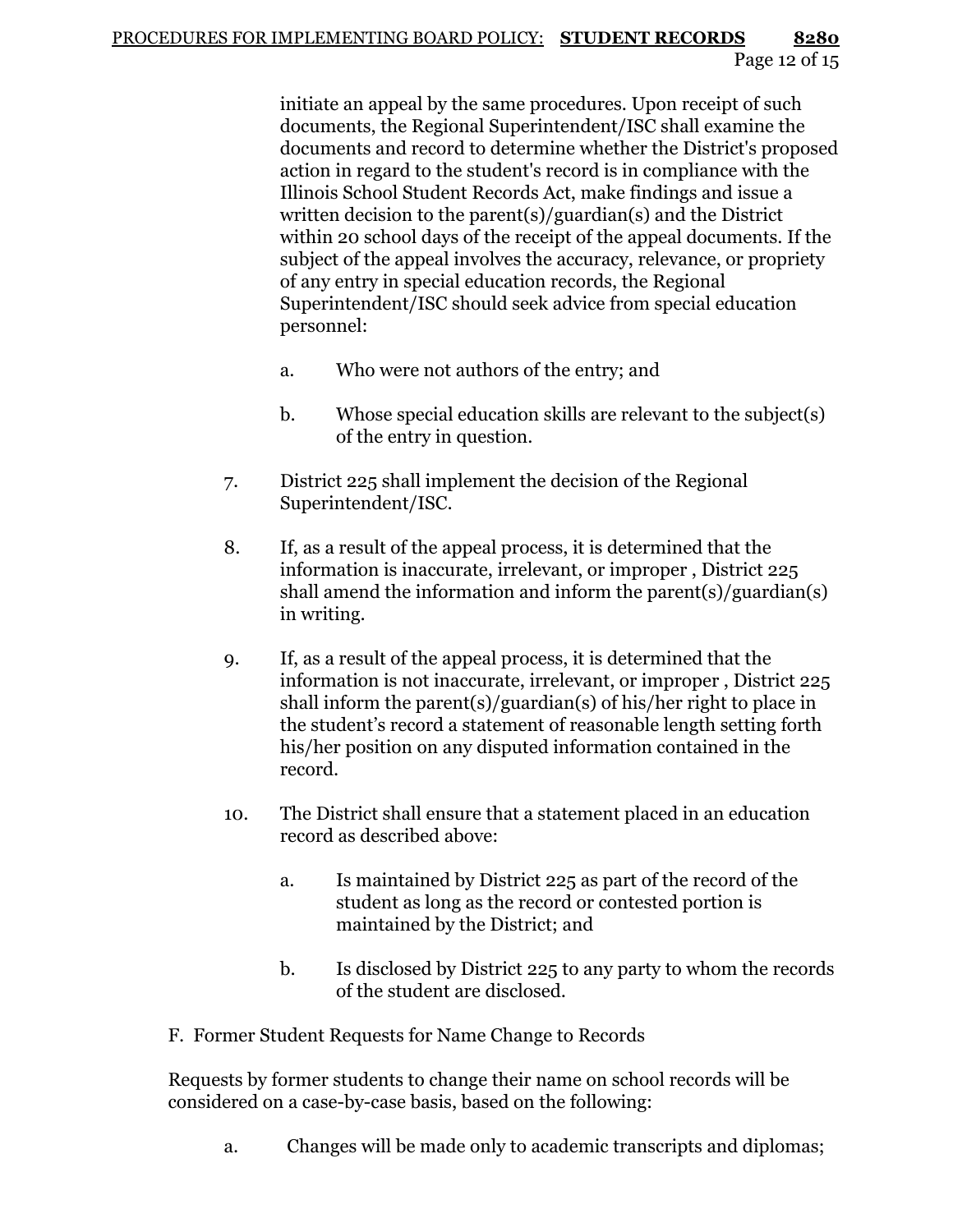## PROCEDURES FOR IMPLEMENTING BOARD POLICY: **STUDENT RECORDS 8280** Page 13 of 15

- b. Changes will not be made if it is not technologically feasible given the District's then existing hardware, software, and database limitations (The District will not purchase or otherwise acquire new hardware or software for the purpose of making a name change to records);
- c. The request must be accompanied by appropriate court order approving the name change;
- d. Any cost for the change, including reprinting of diplomas, must be covered by the requestor;
- e. If requesting a name change to a diploma, approval of the name change will be contingent upon the requestor returning the original diploma to the District.
- G. Retention and Destruction of Records
	- 1. District 225 maintains two types of school student records: permanent and temporary.
		- a. The permanent record shall include:
			- (1) Basic identifying information, including the student's name and address, birth date and place, and gender, and the names and addresses of the student's parents;
			- (2) Academic transcript, including grades, graduation date, grade level achieved, and the unique student identifier assigned and used by the Student Information System established pursuant to Section 1.75 of rules governing Public Schools Evaluation, Recognition and Supervision (see 23 Ill. Adm. Code 1.75);
			- (3) Attendance record;
			- (4) Health record;
			- (5) Scores received on all State assessment tests administered at the high school level (i.e., grades 9 through 12) (see 105 ILCS  $5/2 - 3.64(a)$ ;
			- (6) Record of release of permanent record information in accordance with Section 6(c) of the Illinois School Student Records Act  $[105$  ILCS  $10/6(c)]$ ;

If not maintained in the temporary record, may also consist of:

(7) Honors and awards received; and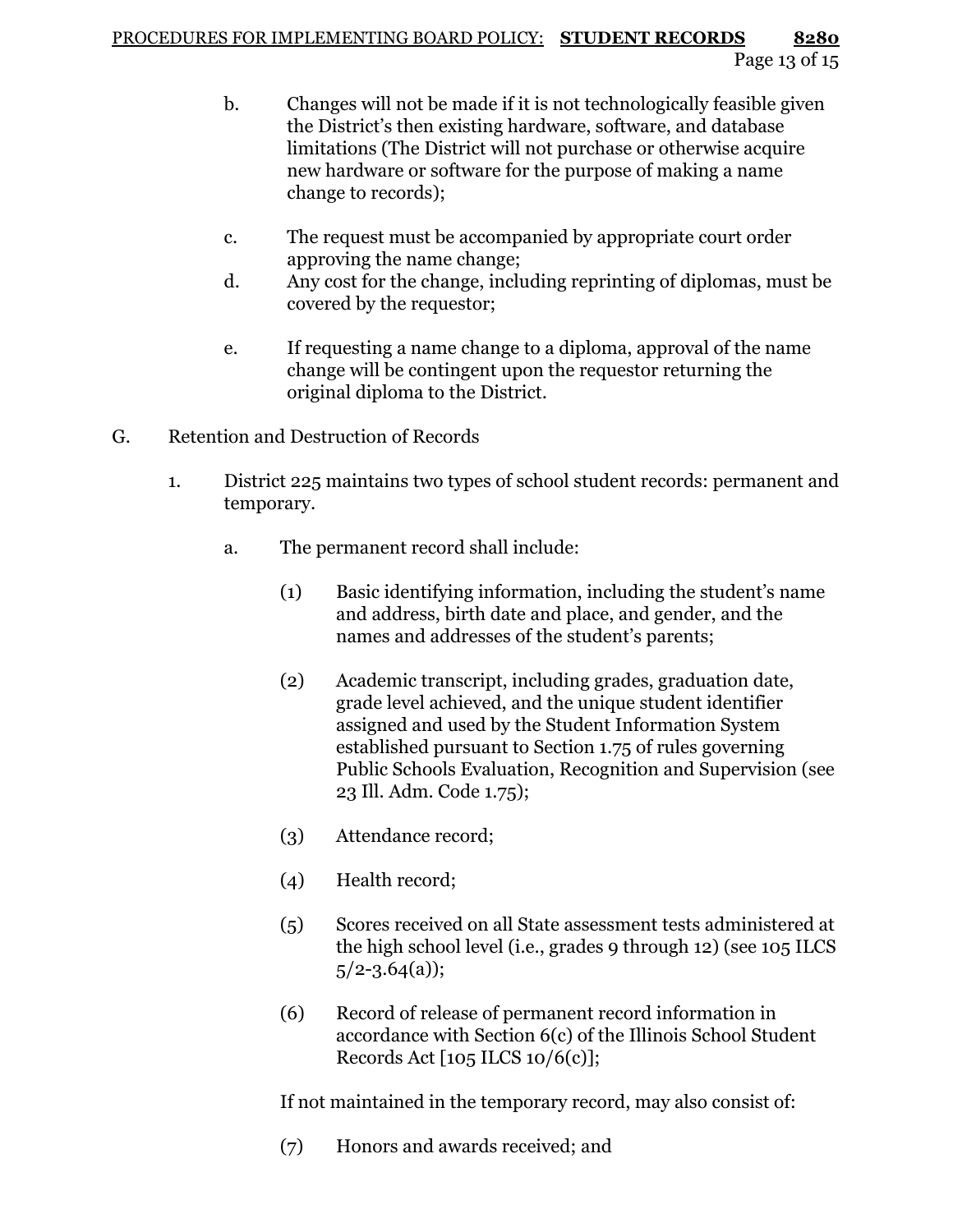- (8) Information concerning participation in school-sponsored activities or athletics, or offices held in school-sponsored organizations.
- b. No other information shall be placed in the permanent record. The permanent record shall be maintained for at least 60 years after the student has graduated, withdrawn, or transferred.
- c. The temporary record may include:
	- (1) Family background information;
	- (2) Intelligence test scores, group and individual and aptitude test scores;
	- (3) Reports of psychological evaluations, including information on intelligence, personality and academic information obtained through test administration, observation, or interviews;
	- (4) Elementary and secondary achievement level test results;
	- (5) Participation in extracurricular activities including any offices held in school-sponsored clubs or organizations;
	- (6) Honors and awards received;
	- (7) Teacher anecdotal records;
	- (8) Disciplinary information, specifically including information regarding an expulsion, suspension, or other punishment for misconduct involving drugs, weapons, or bodily harm to another;
	- (9) Special education records;
	- (10) Any verified reports or information from non-educational persons, agencies or organizations of clear relevance to the education of the student;
	- (11) A record of release of temporary record information in accordance with Section 6(c) of the Illinois School Student Records Act [105 ILCS 10/6(c)];
	- (12) Information provided under Section 8.6 of the Abused and Neglected Child Reporting Act [325 ILCS 5/8.6], as required by Section 2(f) of the Illinois School Student Records Act  $[105$  ILCS  $10/2(f)$ ];